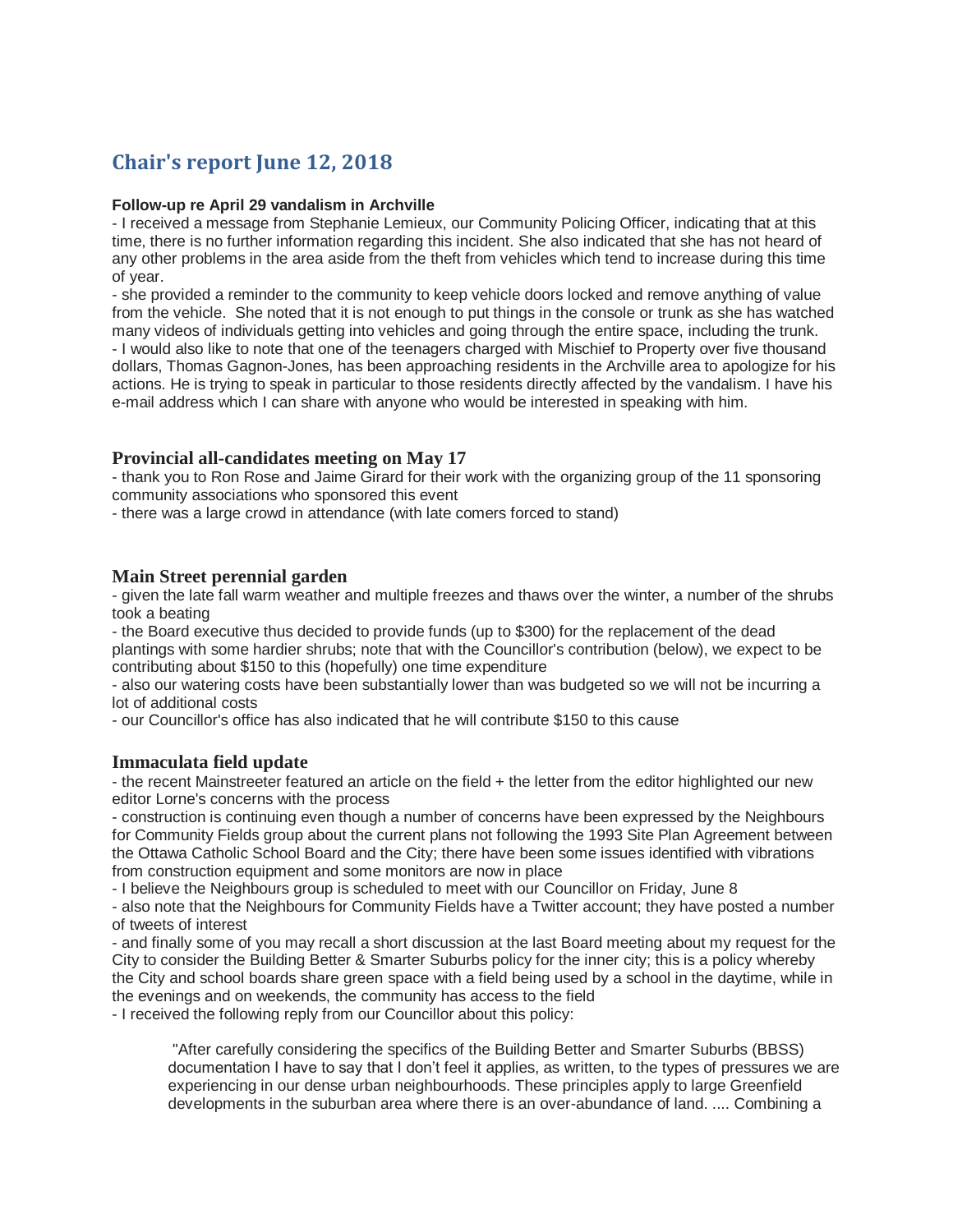required developer-built City park with a planned School Board school makes perfect sense and ensures an effective use of those lands by the entire community ....

The on-the-ground situation in communities like our own are drastically different where the availability of vacant, publicly-owned land is at a premium. ....

What I will commit to is exploring what principles within the BBSS may be applicable, in a modified form, to the Urban context so that we see the smartest and most effective Land Use possible when private or brownfield lands are redeveloped in the core.

It is going to take me some time to look at how a city policy such as this — expressly designed for a suburban context, as the title implies — might be adapted or drawn from for a denser, older community such as OOE. There are indeed parallels, though not a neat fit. .... I will see if I can make any progress on this in the remainder of my term of office, and to get it into the work plan of the appropriate city staff."

## **June 2 Doors Open Ottawa**

- there were 3 OOE sites involved in this year's weekend event: the Ottawa Chinese Bible Church (61 Graham), the Peace Latvian Evangelical Lutheran Church (83 Main) and the AIDS Committee of Ottawa (19 Main)

- Khaled Salam, the Executive Director of the facility at 19 Main has offered to come again to one of our Board meetings if we would like an update on the facility

- I would like to discuss this possibility at the June 12 meeting

## **Greystone pathway closure**

I received the following message from Erin O'Connor of Regional on June 1:

"Please be advised some additional works within the River Corridor is about to start on Thursday, June 7 at 7am which requires the River Corridor pathway be closed from the public for safety reasons. These works involve moving earth around to create the topography and landscape features such as the berms, similar how Phase 1 of the corridor was done. Once this work is completed, the contractor will seed the area with natural grasses to prevent erosion until such time as the final landscape plantings are completed. Those works are anticipated to occur late summer or early fall

The River Corridor pathway will be closed to the public starting from Deschâtelets Avenue to Springhurst Park on Thursday June 7 at 7am and will reopen to the public no later than Wednesday, June 13 at 5pm. We will arrange for signage to be erected advising of the closure on Tuesday to provide warning it will be closed. Signage will be placed at our entrance at Springhurst Park and at the bottom of the MUP switchback off Clegg Street warning there is no through way to Springhurst Park."

## **Main Event**

- the event will be back on Main Street on June 16 and we will again be using the barbeque as one of our main fund raisers; Andrew Power is once again acting as our lead and I would encourage board members in particular to volunteer

- the Community Activities Group (CAG) will once again be hosting many other activities during the event for all ages

- also note that the Sandy Hill Community Health Centre will once again be hosting a film night at Springhurst Park on Friday, June 15

## **Canal docks**